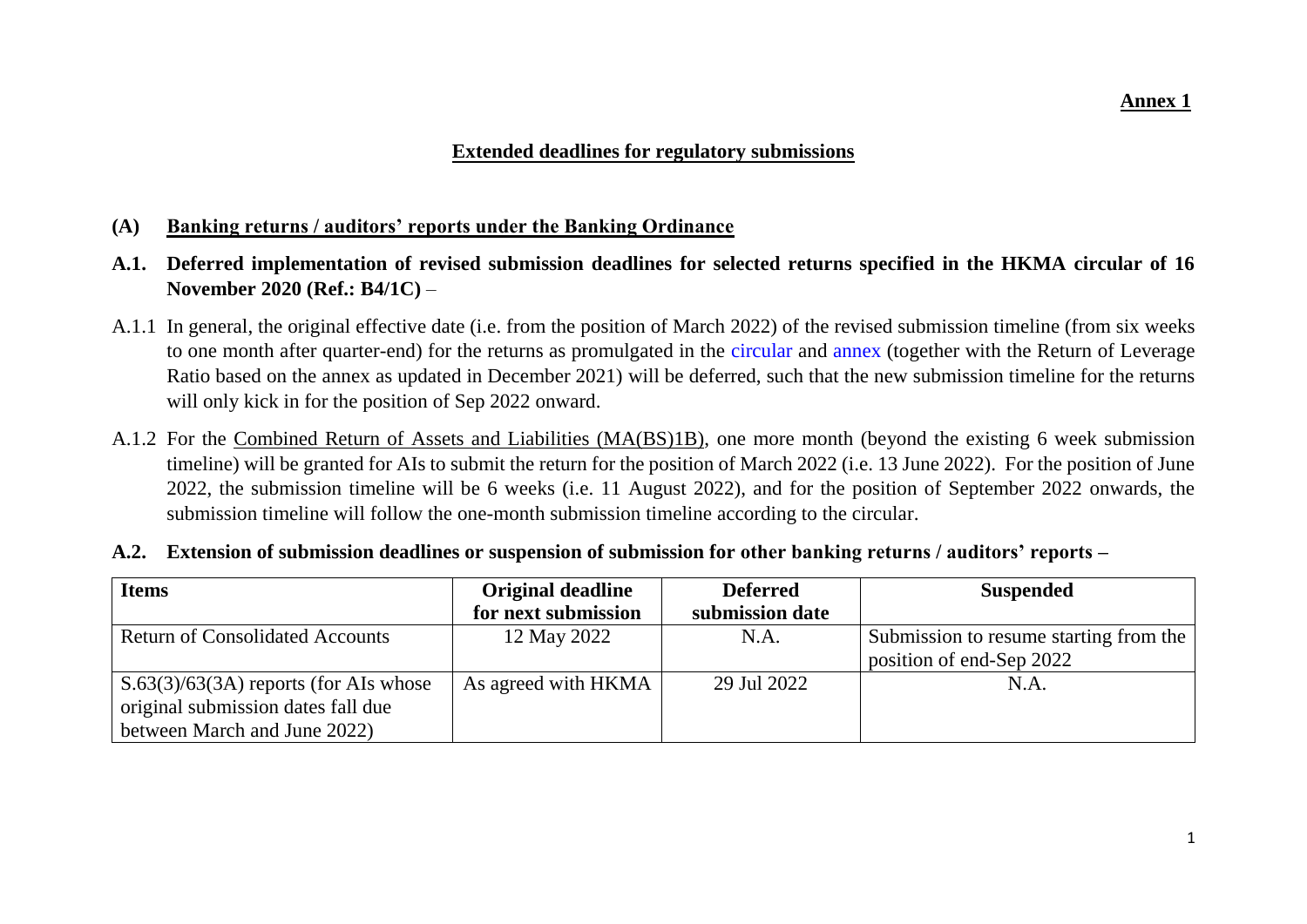| <b>Items</b>                                                    | <b>Original deadline</b><br>for next submission | <b>Deferred</b><br>submission date | <b>Suspended</b> |
|-----------------------------------------------------------------|-------------------------------------------------|------------------------------------|------------------|
| <b>Return of Mandatory Provident Fund</b><br>Related Activities | 21 April 2022                                   | 31 May 2022                        | N.A.             |

# **(B) Surveys**

| <b>Items</b>                           | <b>Original deadline</b> | <b>Deferred</b>    | <b>Suspended</b>                                                   |
|----------------------------------------|--------------------------|--------------------|--------------------------------------------------------------------|
|                                        | for next submission(s)   | submission date(s) |                                                                    |
| Survey on Taxi Loans                   | 14 Mar 2022              | N.A.               | Submission to resume starting from the<br>position of end-May 2022 |
| <b>Quarterly Survey on Credit Risk</b> | 31 Mar 2022              | N.A.               | Submission to resume starting from the                             |
| Management of Share Margin             |                          |                    | position of end-Jun 2022                                           |
| Financing                              |                          |                    |                                                                    |
| Quarterly Survey on Credit Cards and   | 14 Apr 2022              | N.A.               | Submission to resume starting from the                             |
| Personal Loans                         |                          |                    | position of end-Jun 2022                                           |
| Quarterly Survey on New Personal-      | 14 Apr 2022              | N.A.               | Submission to resume starting from the                             |
| Lending Portfolio                      |                          |                    | position of end-Jun 2022                                           |
| Quarterly Survey on loans to           | 21 Apr 2022              | N.A.               | Submission to resume starting from the                             |
| professionals and private individuals  |                          |                    | position of end-Jun 2022                                           |
| for other private purposes             |                          |                    |                                                                    |
| <b>Survey on Debt Securities Held</b>  | 28 Apr 2022              | 30 May 2022        | N.A.                                                               |
|                                        | (HK office or            |                    |                                                                    |
|                                        | combined position)       |                    |                                                                    |
|                                        |                          |                    |                                                                    |
|                                        | 12 May 2022              | 13 Jun 2022        |                                                                    |
|                                        | (Consolidated position)  |                    |                                                                    |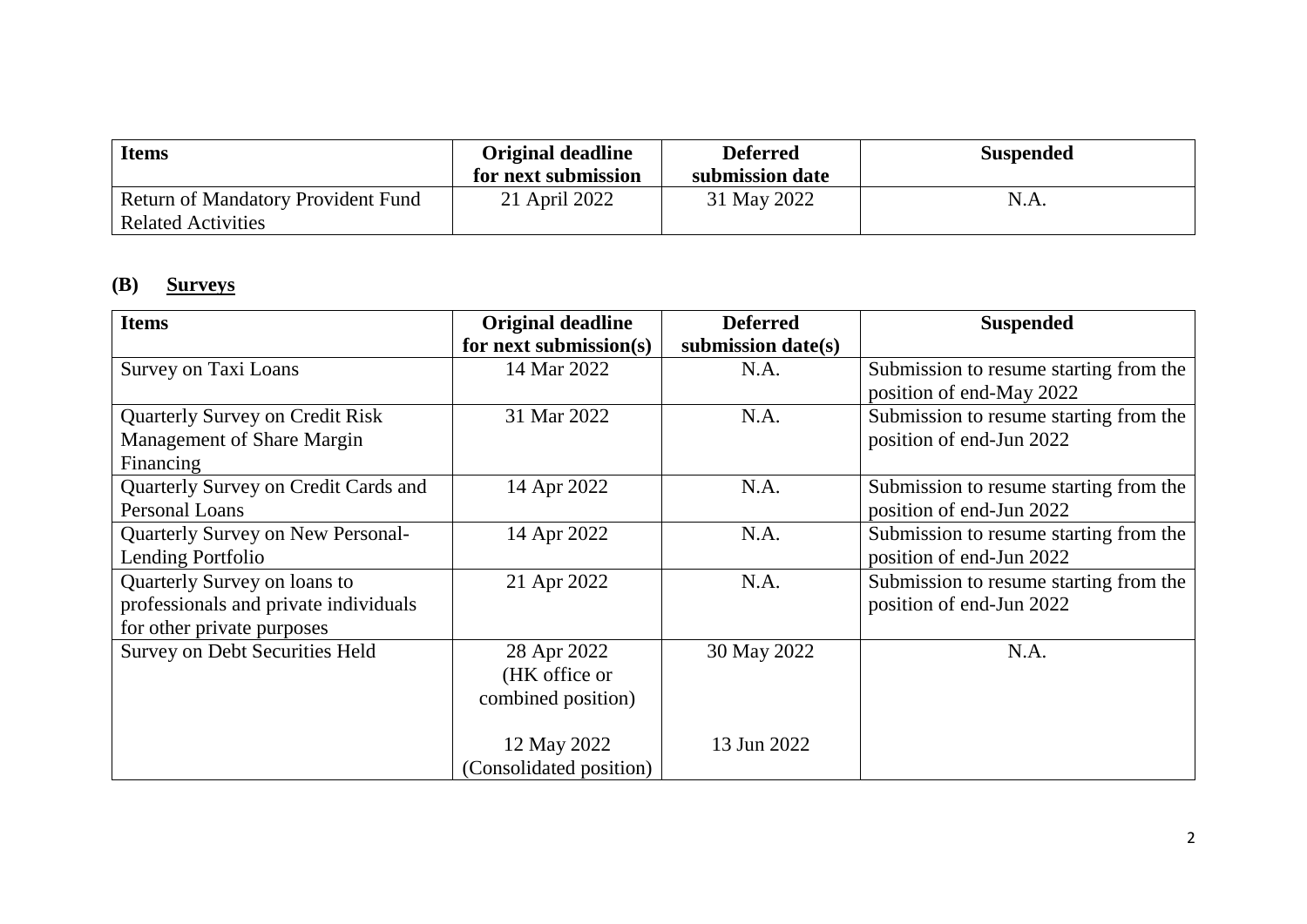| <b>Items</b>                           | <b>Original deadline</b> | <b>Deferred</b>    | <b>Suspended</b>                       |
|----------------------------------------|--------------------------|--------------------|----------------------------------------|
|                                        | for next submission(s)   | submission date(s) |                                        |
| <b>Survey on Estimated LCR</b>         | 30 Apr 2022              | N.A.               | Submission to resume starting from the |
|                                        |                          |                    | position of end-Jun 2022               |
| Survey on Reform of Interest Rate      | 13 May 2022              | N.A.               | Submission to resume starting from the |
| <b>Benchmarks</b>                      |                          |                    | position of end-Jun 2022               |
| HKMA-SFC Joint Survey on Sale of       | 11 March 2022            | 19 April 2022      | N.A.                                   |
| Non-exchange Traded Investment         |                          |                    |                                        |
| Products                               |                          |                    |                                        |
| Survey on Cross-boundary Wealth        | 8 April 2022             | 19 April 2022      | N.A.                                   |
| <b>Management Connect Scheme</b>       | 10 May 2022              | 17 May 2022        |                                        |
| Quarterly survey on enquiries about    | 4 April 2022             | 31 May 2022        | N.A.                                   |
| bogus phone calls / messages           |                          |                    |                                        |
| Quarterly survey on credit card        | 14 April 2022            | 31 May 2022        | N.A.                                   |
| merchant acquiring business            |                          |                    |                                        |
| Quarterly survey on instalment         | 28 April 2022            | 31 May 2022        | N.A.                                   |
| payment plan business                  |                          |                    |                                        |
| Survey on Adoption of Phase 2 of the   | 11 March 2022            | 31 May 2022        | N.A.                                   |
| <b>Insurance Authority's Temporary</b> | 14 April 2022            | 31 May 2022        |                                        |
| <b>Facilitative Measures</b>           |                          |                    |                                        |
| Survey on AIs' Preparation for         | 11 March 2022            | 18 March 2022      | N.A.                                   |
| Participation in the Credit Reference  |                          |                    |                                        |
| Platform                               |                          |                    |                                        |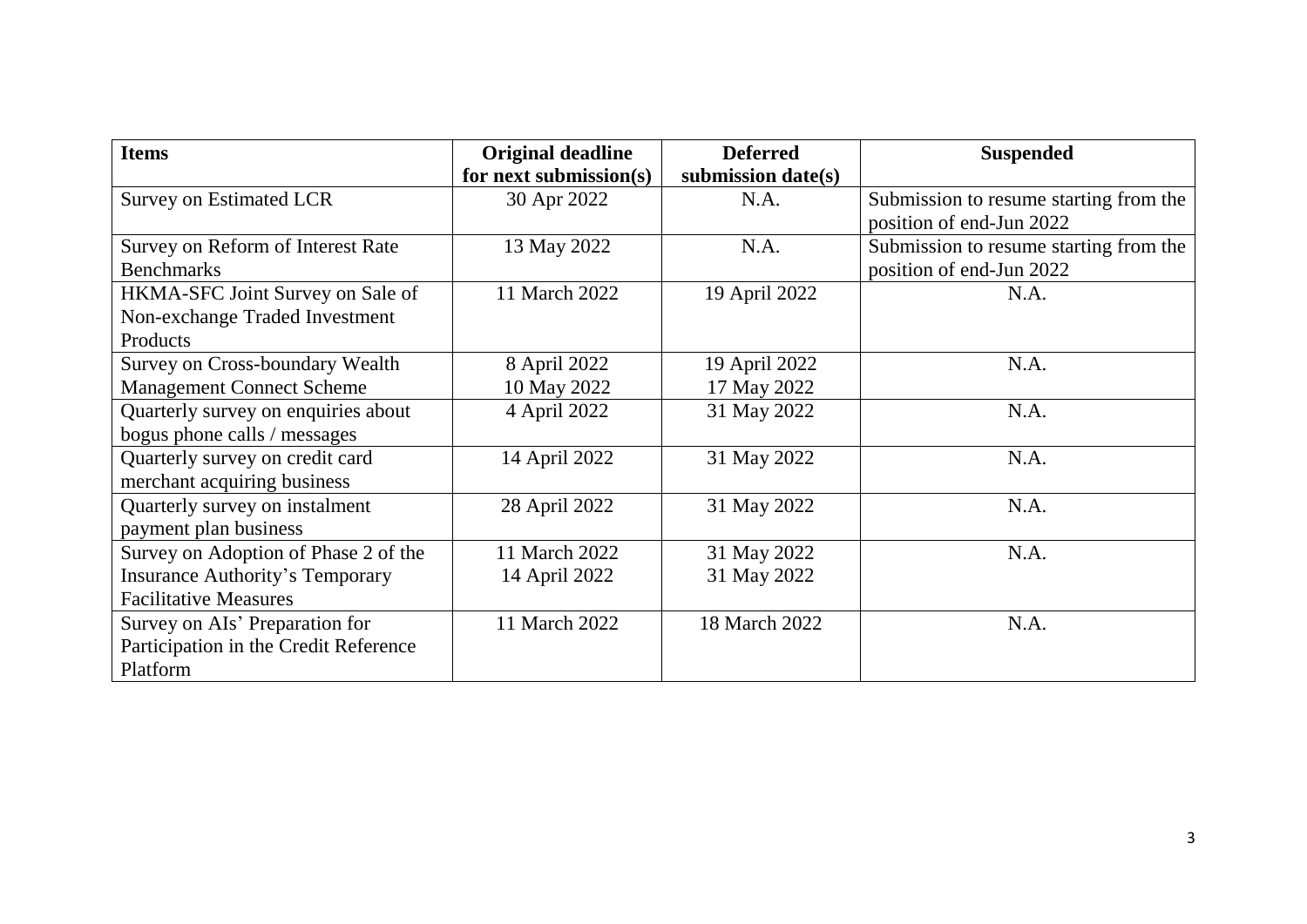### **(C) Self-assessments**

| <b>Items</b>                           | <b>Original deadline</b> | <b>Deferred</b> | <b>Suspended</b> |
|----------------------------------------|--------------------------|-----------------|------------------|
|                                        | for next submission      | submission date |                  |
| <b>ORM</b> Independent Compliance      | 13 May 2022              | 30 Jun 2022     | N.A.             |
| Assessment                             |                          |                 |                  |
| Self-assessment of Compliance with the | 29 April 2022            | 31 May 2022     | N.A.             |
| Code of Banking Practice 2021          |                          |                 |                  |

## **(D) Consultations**

| <b>Items</b>                            | Original deadline   | <b>Deferred</b> | <b>Suspended</b> |
|-----------------------------------------|---------------------|-----------------|------------------|
|                                         | for next submission | submission date |                  |
| Consultation on Introduction of         | 21 March 2022       | 25 April 2022   | N.A.             |
| <b>Enhanced Competency Framework on</b> |                     |                 |                  |
| Compliance                              |                     |                 |                  |
| <b>Consultation on Code of Practice</b> | 14 March 2022       | 25 April 2022   | N.A.             |
| chapter on Liquidity and Funding in     |                     |                 |                  |
| Resolution                              |                     |                 |                  |
| Consultation on Guidance Paper on       | 23 March 2022       | 31 May 2022     | N.A.             |
| Name Screening, Transaction             |                     |                 |                  |
| Monitoring and Suspicious Transaction   |                     |                 |                  |
| Reporting                               |                     |                 |                  |